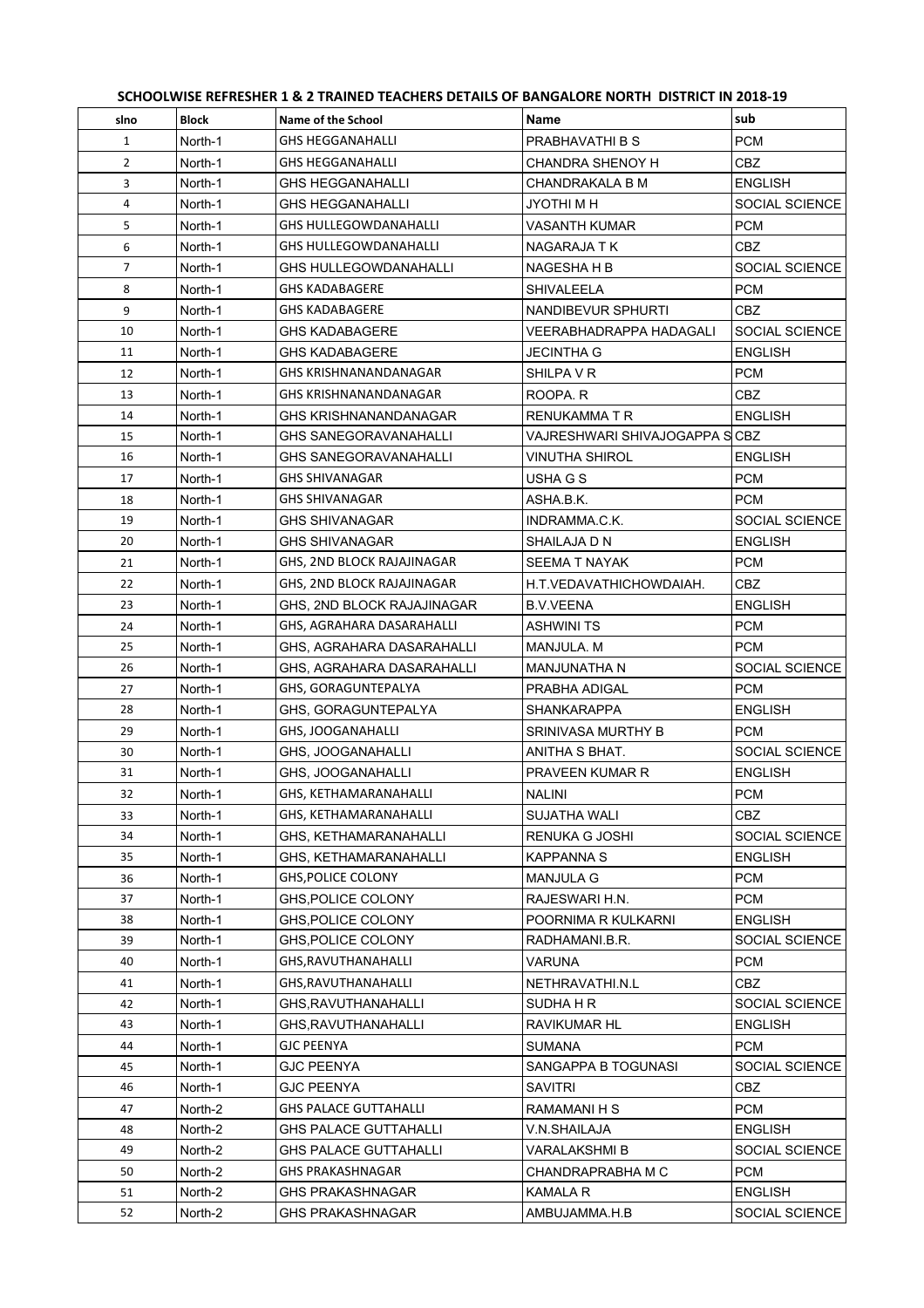| 53  | North-2 | <b>GHS PRAKASHNAGAR</b>                        | M.R.VEDAVATHY                 | <b>CBZ</b>     |
|-----|---------|------------------------------------------------|-------------------------------|----------------|
| 54  | North-2 | GHS SHESHADRIPURAM LINK ROAD                   | GEETHA.N.S.                   | <b>PCM</b>     |
| 55  | North-2 | GHS SHESHADRIPURAM LINK ROAD                   | RÁSHMÍ.M                      | <b>CBZ</b>     |
| 56  | North-2 | GHS SHESHADRIPURAM LINK ROAD                   | LAKSHMINATH S.                | <b>ENGLISH</b> |
| 57  | North-2 | GHS SHESHADRIPURAM LINK ROAD                   | ASHOK KAMPLI.                 | SOCIAL SCIENCE |
| 58  | North-2 | GHS URDU RAMACHANDRAPURA                       | <b>SEEMS TAJ</b>              | <b>PCM</b>     |
| 59  | North-2 | GHS URDU RAMACHANDRAPURA                       | SALINA KANWAL                 | <b>CBZ</b>     |
| 60  | North-2 | GHS URDU RAMACHANDRAPURA                       | ASMA MUBEEN                   | <b>ENGLISH</b> |
| 61  | North-2 | GHS. HEBBALA                                   | ROOPATR                       | <b>PCM</b>     |
| 62  | North-2 | GHS, HEBBALA                                   | <b>INDIRA P G</b>             | CBZ            |
| 63  | North-2 | <b>GHS. HEBBALA</b>                            | <b>SAROJINI HEGDE</b>         | <b>ENGLISH</b> |
| 64  | North-2 | GHS, HEBBALA                                   | SARASWATHI HEGDE              | SOCIAL SCIENCE |
| 65  | North-2 | GHS, IISC                                      | VERNA C. V.                   | <b>PCM</b>     |
| 66  | North-2 | GHS, IISC                                      | C R.MALLIKARJUNAIAH           | CBZ            |
| 67  | North-2 | GHS, IISC                                      | N S SOMALATHA                 | <b>PCM</b>     |
| 68  | North-2 | GHS, IISC                                      | VIJAYAMMA N                   | <b>ENGLISH</b> |
| 69  | North-2 | GHS, IISC                                      | RANGANATHA, S.V.              | SOCIAL SCIENCE |
| 70  | North-2 | GHS, SANTHEBEEDI, YESHWANTHPUR                 | <b>AZRA TABASSUM</b>          | <b>PCM</b>     |
| 71  | North-2 | GHS, SANTHEBEEDI, YESHWANTHPUR                 | <b>MAHESH C</b>               | <b>CBZ</b>     |
| 72  | North-2 | GHS, SANTHEBEEDI, YESHWANTHPUR RAJASHREE GHALI |                               | SOCIAL SCIENCE |
| 73  | North-2 | GJC (BOYS)18TH CROSS MALLESWARAM               | <b>BRUNDA M R</b>             | <b>PCM</b>     |
|     |         | GJC (BOYS)18TH CROSS MALLESWARAM               |                               | <b>CBZ</b>     |
| 74  | North-2 | GJC (BOYS)18TH CROSS                           | <b>MYTHRA S P</b>             |                |
| 75  | North-2 | <b>MALLESWARAM</b>                             | NAGARAJU. L                   | <b>ENGLISH</b> |
| 76  | North-2 | GJC 13TH CROSS MALLESWARAM                     | BHARATHI PARAMESHWAR BHAT PCM |                |
| 77  | North-2 | GJC 13TH CROSS MALLESWARAM                     | R.N.CHANDRIKA                 | CBZ            |
| 78  | North-2 | GJC 13TH CROSS MALLESWARAM                     | JALAJAKSHI.S                  | <b>ENGLISH</b> |
| 79  | North-2 | GJC 13TH CROSS MALLESWARAM                     | NETHRAVATHI.M                 | SOCIAL SCIENCE |
| 80  | North-2 | <b>GJC SRIRAMAPURA</b>                         | <b>MADHAVI HAIR PHADKE</b>    | <b>CBZ</b>     |
| 81  | North-2 | <b>GJC SRIRAMAPURA</b>                         | LAKSHMIDEVI S                 | SOCIAL SCIENCE |
| 82  | North-3 | GHS KAVALBHYRASANDRA                           | <b>ANBARASI</b>               | <b>ENGLISH</b> |
| 83  | North-3 | <b>GHS KAVALBHYRASANDRA</b>                    | <b>VASANTH SHETTY</b>         | SOCIAL SCIENCE |
| 84  | North-3 | <b>GHS POTTERY TOWN</b>                        | M S VEENA                     | <b>PCM</b>     |
| 85  | North-3 | <b>GHS POTTERY TOWN</b>                        | FERHATH NAWAZ                 | <b>ENGLISH</b> |
| 86  | North-3 | <b>GHS POTTERY TOWN</b>                        | KAVITHA P                     | SOCIAL SCIENCE |
| 87  | North-3 | <b>GHS SAMPANGIRAMANAGAR</b>                   | PADMAVATHI C                  | <b>ENGLISH</b> |
| 88  | North-3 | <b>GHS SAMPANGIRAMANAGAR</b>                   | SUMANGALA R. NAIK             | SOCIAL SCIENCE |
| 89  | North-3 | GHS TELUGU OPH ROAD                            | M MADHURI                     | CBZ            |
| 90  | North-3 | GHS TELUGU OPH ROAD                            | <b>SUBHASHINI BOBBA</b>       | <b>PCM</b>     |
| 91  | North-3 | GHS TELUGU OPH ROAD                            | PAGONDA SYAMALA KUMARI        | SOCIAL SCIENCE |
| 92  | North-3 | GHS TELUGU OPH ROAD                            | JAMUNA G K                    | <b>ENGLISH</b> |
| 93  | North-3 | GHS, SARVAGNANAGAR (COX TOWN)                  | MANJUROOPA                    | <b>PCM</b>     |
| 94  | North-3 | GHS, SARVAGNANAGAR (COX TOWN)                  | LOKESHA S R                   | <b>PCM</b>     |
| 95  | North-3 | GHS, SARVAGNANAGAR (COX TOWN)                  | SELVI K                       | <b>ENGLISH</b> |
| 96  | North-3 | <b>GJC JC NAGAR</b>                            | ASHA B M P                    | <b>PCM</b>     |
| 97  | North-3 | GJC JC NAGAR                                   | RESHMA KHANAM                 | <b>CBZ</b>     |
|     |         |                                                |                               |                |
| 98  | North-3 | <b>GJC JC NAGAR</b>                            | AMTUL WAHEED                  | <b>ENGLISH</b> |
| 99  | North-3 | <b>GJC JC NAGAR</b>                            | RUPANJALIDEVI MAISURAGI       | SOCIAL SCIENCE |
| 100 | North-4 | GHS ABBIGERE                                   | V PARVATHI                    | <b>PCM</b>     |
| 101 | North-4 | <b>GHS ABBIGERE</b>                            | KALAKAMBAM SUREKHA            | <b>ENGLISH</b> |
| 102 | North-4 | <b>GHS ABBIGERE</b>                            | <b>MANJULA C</b>              | <b>CBZ</b>     |
| 103 | North-4 | <b>GHS BETTAHALASURU</b>                       | ROOPA R                       | <b>PCM</b>     |
| 104 | North-4 | <b>GHS BETTAHALASURU</b>                       | TR SHANTHA                    | <b>ENGLISH</b> |
| 105 | North-4 | <b>GHS BETTAHALASURU</b>                       | MALLIKARJUN                   | SOCIAL SCIENCE |